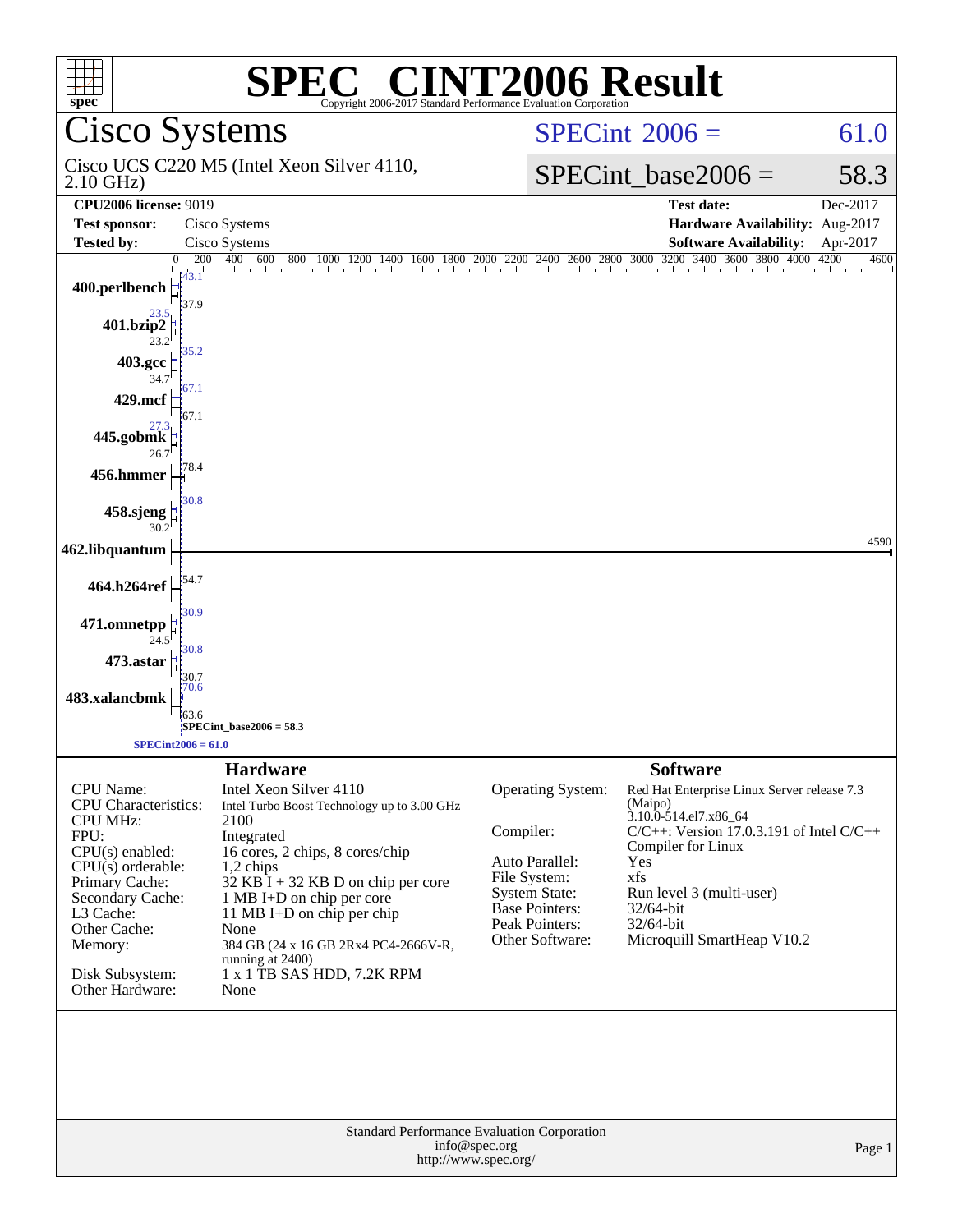

# Cisco Systems

2.10 GHz) Cisco UCS C220 M5 (Intel Xeon Silver 4110,

**[CPU2006 license:](http://www.spec.org/auto/cpu2006/Docs/result-fields.html#CPU2006license)** 9019

**[Tested by:](http://www.spec.org/auto/cpu2006/Docs/result-fields.html#Testedby)** Cisco Systems

## $SPECint2006 = 61.0$  $SPECint2006 = 61.0$

#### SPECint base2006 =  $58.3$

| <b>CPU2006 license: 9019</b>       |               | <b>Test date:</b>                      | Dec-2017 |
|------------------------------------|---------------|----------------------------------------|----------|
| <b>Test sponsor:</b> Cisco Systems |               | Hardware Availability: Aug-2017        |          |
| <b>Tested by:</b>                  | Cisco Systems | <b>Software Availability:</b> Apr-2017 |          |

#### **[Results Table](http://www.spec.org/auto/cpu2006/Docs/result-fields.html#ResultsTable)**

|                                                                                                          | <b>Base</b>    |              |                |       | <b>Peak</b>    |       |                |              |                |              |                |              |
|----------------------------------------------------------------------------------------------------------|----------------|--------------|----------------|-------|----------------|-------|----------------|--------------|----------------|--------------|----------------|--------------|
| <b>Benchmark</b>                                                                                         | <b>Seconds</b> | <b>Ratio</b> | <b>Seconds</b> | Ratio | <b>Seconds</b> | Ratio | <b>Seconds</b> | <b>Ratio</b> | <b>Seconds</b> | <b>Ratio</b> | <b>Seconds</b> | <b>Ratio</b> |
| 400.perlbench                                                                                            | 257            | 38.1         | 258            | 37.9  | 258            | 37.8  | 228            | 42.8         | 227            | 43.1         | 227            | 43.1         |
| 401.bzip2                                                                                                | 416            | 23.2         | 416            | 23.2  | 416            | 23.2  | 412            | 23.4         | 411            | 23.5         | 411            | 23.5         |
| $403.\mathrm{gcc}$                                                                                       | 232            | 34.7         | 232            | 34.7  | 232            | 34.7  | 229            | 35.2         | 229            | 35.2         | 229            | 35.2         |
| $429$ mcf                                                                                                | 136            | 67.1         | 136            | 67.2  | 139            | 65.7  | 138            | 65.9         | 135            | 67.3         | 136            | 67.1         |
| $445$ .gobmk                                                                                             | 393            | 26.7         | 393            | 26.7  | <u>393</u>     | 26.7  | <u>385</u>     | 27.3         | 385            | 27.3         | 385            | 27.3         |
| $456.$ hmmer                                                                                             | 119            | 78.5         | 119            | 78.4  | 119            | 78.4  | 119            | 78.5         | <u>119</u>     | 78.4         | 119            | 78.4         |
| $458$ .sjeng                                                                                             | 401            | 30.2         | 401            | 30.2  | 401            | 30.2  | 393            | 30.8         | 393            | 30.8         | 393            | 30.8         |
| 462.libquantum                                                                                           | 4.51           | 4590         | 4.52           | 4590  | 4.52           | 4580  | 4.51           | 4590         | 4.52           | 4590         | 4.52           | 4580         |
| 464.h264ref                                                                                              | 404            | 54.7         | 404            | 54.8  | 404            | 54.7  | 404            | 54.7         | 404            | 54.8         | 404            | 54.7         |
| $ 471$ .omnetpp                                                                                          | 256            | 24.5         | 255            | 24.5  | 256            | 24.4  | 204            | 30.7         | 202            | 30.9         | 203            | <u>30.9</u>  |
| $473$ . astar                                                                                            | 229            | 30.7         | 229            | 30.7  | 229            | 30.6  | 228            | 30.8         | 227            | 30.9         | 228            | 30.8         |
| 483.xalancbmk                                                                                            | 108            | 63.6         | 109            | 63.5  | 109            | 63.6  | 97.8           | 70.6         | 97.7           | 70.6         | 98.0           | 70.4         |
| Results appear in the order in which they were run. Bold underlined text indicates a median measurement. |                |              |                |       |                |       |                |              |                |              |                |              |

#### **[Submit Notes](http://www.spec.org/auto/cpu2006/Docs/result-fields.html#SubmitNotes)**

The config file option 'submit' was used.

#### **[Operating System Notes](http://www.spec.org/auto/cpu2006/Docs/result-fields.html#OperatingSystemNotes)**

Stack size set to unlimited using "ulimit -s unlimited"

#### **[Platform Notes](http://www.spec.org/auto/cpu2006/Docs/result-fields.html#PlatformNotes)**

BIOS Settings: Intel HyperThreading Technology set to Disabled CPU performance set to Enterprise Power Performance Tuning set to OS SNC set to Disabled IMC Interleaving set to Auto Patrol Scrub set to Disabled Sysinfo program /home/cpu2006-1.2/config/sysinfo.rev6993 Revision 6993 of 2015-11-06 (b5e8d4b4eb51ed28d7f98696cbe290c1) running on c220m5-spec Sat Dec 9 10:24:04 2017 This section contains SUT (System Under Test) info as seen by

 some common utilities. To remove or add to this section, see: <http://www.spec.org/cpu2006/Docs/config.html#sysinfo>

 From /proc/cpuinfo model name : Intel(R) Xeon(R) Silver 4110 CPU @ 2.10GHz 2 "physical id"s (chips) 16 "processors" Continued on next page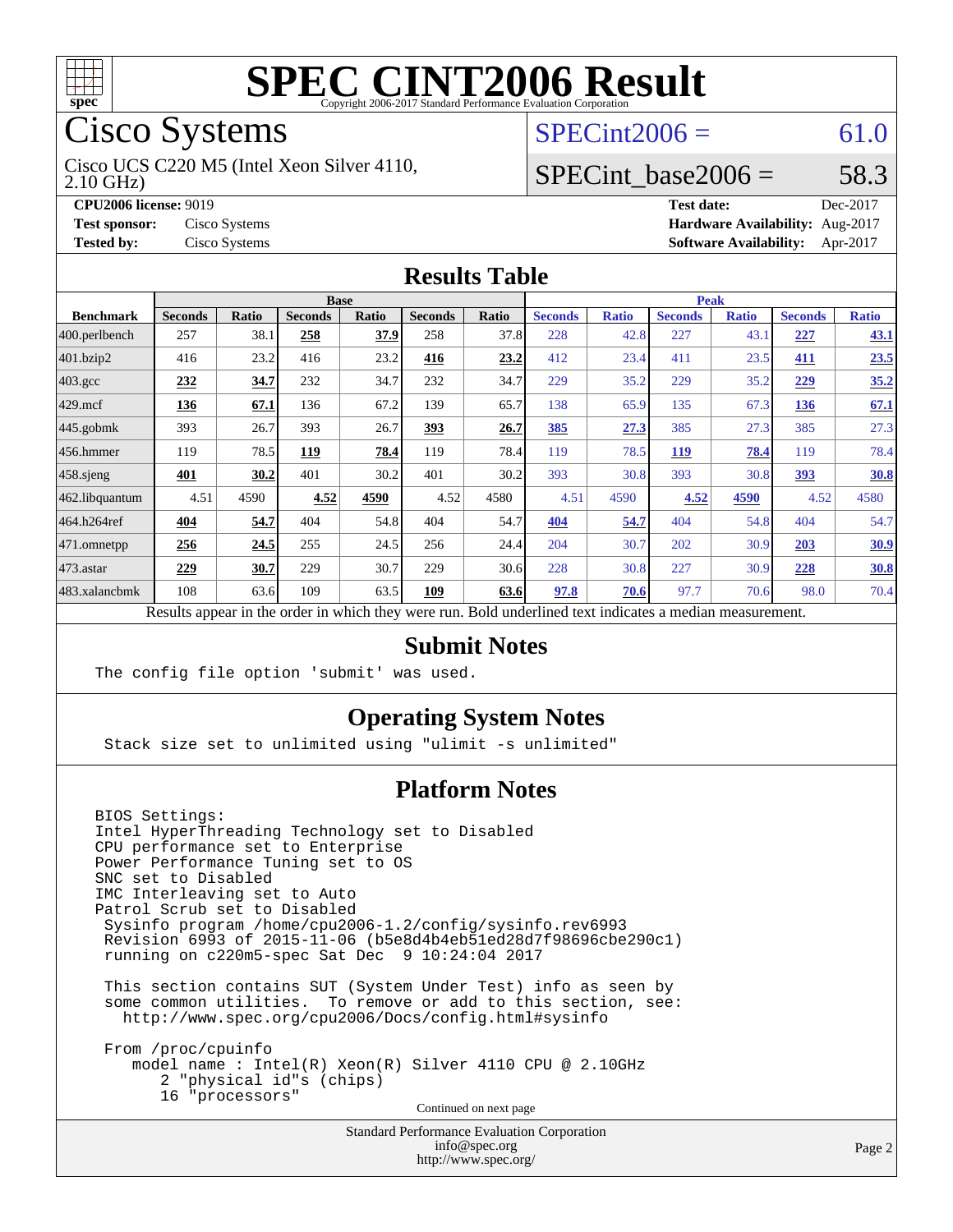

Cisco Systems

 $SPECint2006 = 61.0$  $SPECint2006 = 61.0$ 

2.10 GHz) Cisco UCS C220 M5 (Intel Xeon Silver 4110,

SPECint base2006 =  $58.3$ 

**[CPU2006 license:](http://www.spec.org/auto/cpu2006/Docs/result-fields.html#CPU2006license)** 9019 **[Test date:](http://www.spec.org/auto/cpu2006/Docs/result-fields.html#Testdate)** Dec-2017 **[Test sponsor:](http://www.spec.org/auto/cpu2006/Docs/result-fields.html#Testsponsor)** Cisco Systems **[Hardware Availability:](http://www.spec.org/auto/cpu2006/Docs/result-fields.html#HardwareAvailability)** Aug-2017 **[Tested by:](http://www.spec.org/auto/cpu2006/Docs/result-fields.html#Testedby)** Cisco Systems **[Software Availability:](http://www.spec.org/auto/cpu2006/Docs/result-fields.html#SoftwareAvailability)** Apr-2017

#### **[Platform Notes \(Continued\)](http://www.spec.org/auto/cpu2006/Docs/result-fields.html#PlatformNotes)**

Standard Performance Evaluation Corporation [info@spec.org](mailto:info@spec.org) <http://www.spec.org/> Page 3 cores, siblings (Caution: counting these is hw and system dependent. The following excerpts from /proc/cpuinfo might not be reliable. Use with caution.) cpu cores : 8 siblings : 8 physical 0: cores 0 1 2 3 4 5 6 7 physical 1: cores 0 1 2 3 4 5 6 7 cache size : 11264 KB From /proc/meminfo<br>MemTotal: 394679104 kB HugePages\_Total: 0 Hugepagesize: 2048 kB From /etc/\*release\* /etc/\*version\* os-release: NAME="Red Hat Enterprise Linux Server" VERSION="7.3 (Maipo)" ID="rhel" ID\_LIKE="fedora" VERSION\_ID="7.3" PRETTY\_NAME="Red Hat Enterprise Linux Server 7.3 (Maipo)" ANSI\_COLOR="0;31" CPE\_NAME="cpe:/o:redhat:enterprise\_linux:7.3:GA:server" redhat-release: Red Hat Enterprise Linux Server release 7.3 (Maipo) system-release: Red Hat Enterprise Linux Server release 7.3 (Maipo) system-release-cpe: cpe:/o:redhat:enterprise\_linux:7.3:ga:server uname -a: Linux c220m5-spec 3.10.0-514.el7.x86\_64 #1 SMP Wed Oct 19 11:24:13 EDT 2016 x86\_64 x86\_64 x86\_64 GNU/Linux run-level 3 Dec 9 13:14 SPEC is set to: /home/cpu2006-1.2 Filesystem Type Size Used Avail Use% Mounted on<br>/dev/sda5 xfs 689G 12G 678G 2% /home /dev/sda5 xfs 689G 12G 678G 2% /home Additional information from dmidecode: Warning: Use caution when you interpret this section. The 'dmidecode' program reads system data which is "intended to allow hardware to be accurately determined", but the intent may not be met, as there are frequent changes to hardware, firmware, and the "DMTF SMBIOS" standard. BIOS Cisco Systems, Inc. C220M5.3.1.1d.0.0615170645 06/15/2017Cisco Systems, Inc. C220M5.3.1.1d.0.0615170645 06/15/2017 Memory: 48x 0xCE00 M393A2G40EB2-CTD 16 GB 2 rank 2666 MHz, configured at 2400 MHz (End of data from sysinfo program) The correct amount of Memory installed is 384 GB (24 x 16 GB) and the dmidecode is reporting invalid number of DIMMs installed Continued on next page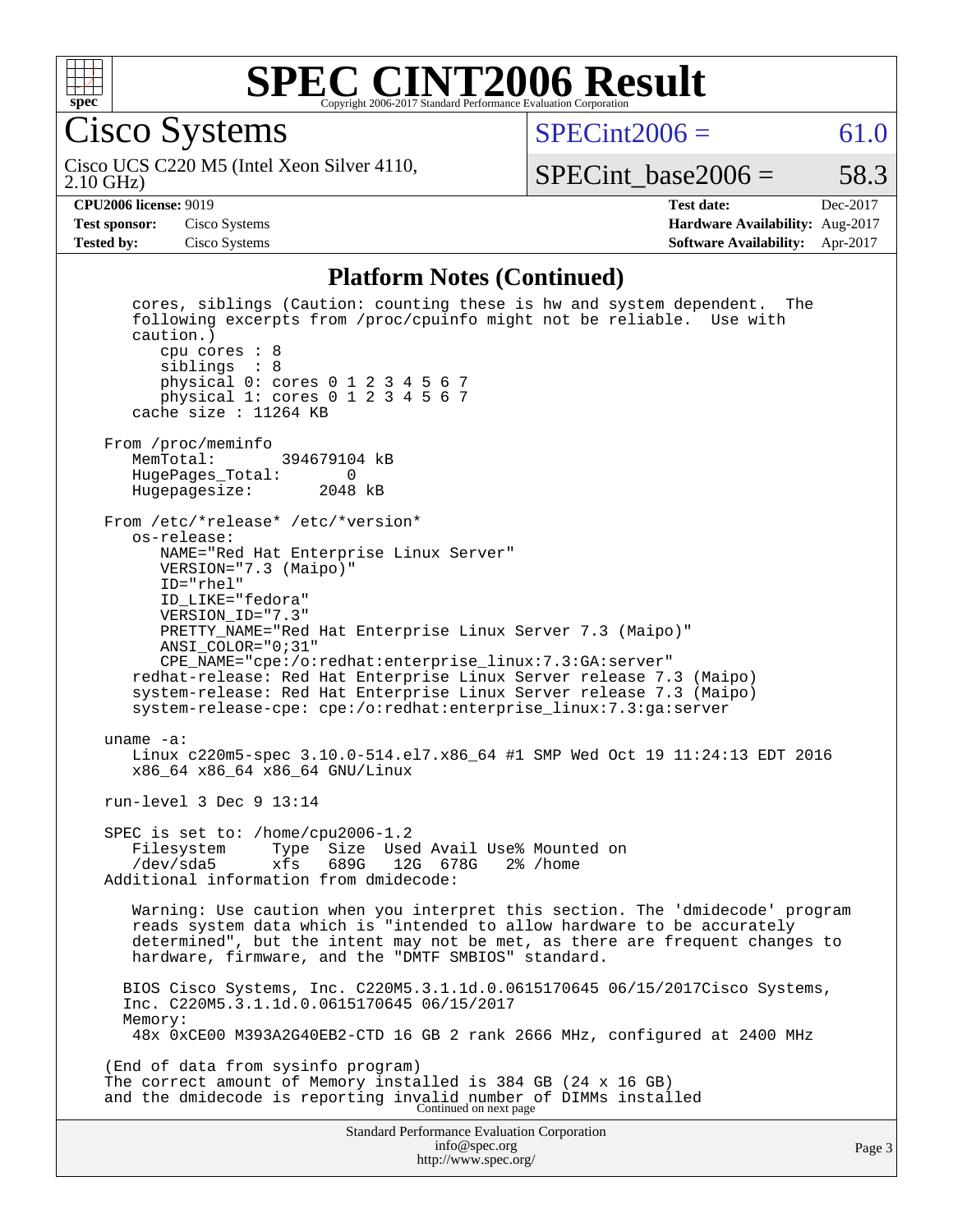

Cisco Systems

 $SPECint2006 = 61.0$  $SPECint2006 = 61.0$ 

2.10 GHz) Cisco UCS C220 M5 (Intel Xeon Silver 4110,

SPECint base2006 =  $58.3$ 

**[CPU2006 license:](http://www.spec.org/auto/cpu2006/Docs/result-fields.html#CPU2006license)** 9019 **[Test date:](http://www.spec.org/auto/cpu2006/Docs/result-fields.html#Testdate)** Dec-2017 **[Test sponsor:](http://www.spec.org/auto/cpu2006/Docs/result-fields.html#Testsponsor)** Cisco Systems **[Hardware Availability:](http://www.spec.org/auto/cpu2006/Docs/result-fields.html#HardwareAvailability)** Aug-2017 **[Tested by:](http://www.spec.org/auto/cpu2006/Docs/result-fields.html#Testedby)** Cisco Systems **[Software Availability:](http://www.spec.org/auto/cpu2006/Docs/result-fields.html#SoftwareAvailability)** Apr-2017

#### **[Platform Notes \(Continued\)](http://www.spec.org/auto/cpu2006/Docs/result-fields.html#PlatformNotes)**

 Installed Memory: 24x 0xCE00 M393A2G40EB2-CTD 16 GB 2 rank 2666 MHz

#### **[General Notes](http://www.spec.org/auto/cpu2006/Docs/result-fields.html#GeneralNotes)**

Environment variables set by runspec before the start of the run: KMP\_AFFINITY = "granularity=fine,compact" LD\_LIBRARY\_PATH = "/home/cpu2006-1.2/lib/ia32:/home/cpu2006-1.2/lib/intel64:/home/cpu2006-1.2/sh10.2" OMP\_NUM\_THREADS = "16"

 Binaries compiled on a system with 1x Intel Core i7-4790 CPU + 32GB RAM memory using Redhat Enterprise Linux 7.2 Transparent Huge Pages enabled with: echo always > /sys/kernel/mm/transparent\_hugepage/enabled

## **[Base Compiler Invocation](http://www.spec.org/auto/cpu2006/Docs/result-fields.html#BaseCompilerInvocation)**

[C benchmarks](http://www.spec.org/auto/cpu2006/Docs/result-fields.html#Cbenchmarks): [icc -m64](http://www.spec.org/cpu2006/results/res2017q4/cpu2006-20171211-51009.flags.html#user_CCbase_intel_icc_64bit_bda6cc9af1fdbb0edc3795bac97ada53)

[C++ benchmarks:](http://www.spec.org/auto/cpu2006/Docs/result-fields.html#CXXbenchmarks) [icpc -m64](http://www.spec.org/cpu2006/results/res2017q4/cpu2006-20171211-51009.flags.html#user_CXXbase_intel_icpc_64bit_fc66a5337ce925472a5c54ad6a0de310)

## **[Base Portability Flags](http://www.spec.org/auto/cpu2006/Docs/result-fields.html#BasePortabilityFlags)**

 400.perlbench: [-DSPEC\\_CPU\\_LP64](http://www.spec.org/cpu2006/results/res2017q4/cpu2006-20171211-51009.flags.html#b400.perlbench_basePORTABILITY_DSPEC_CPU_LP64) [-DSPEC\\_CPU\\_LINUX\\_X64](http://www.spec.org/cpu2006/results/res2017q4/cpu2006-20171211-51009.flags.html#b400.perlbench_baseCPORTABILITY_DSPEC_CPU_LINUX_X64) 401.bzip2: [-DSPEC\\_CPU\\_LP64](http://www.spec.org/cpu2006/results/res2017q4/cpu2006-20171211-51009.flags.html#suite_basePORTABILITY401_bzip2_DSPEC_CPU_LP64) 403.gcc: [-DSPEC\\_CPU\\_LP64](http://www.spec.org/cpu2006/results/res2017q4/cpu2006-20171211-51009.flags.html#suite_basePORTABILITY403_gcc_DSPEC_CPU_LP64) 429.mcf: [-DSPEC\\_CPU\\_LP64](http://www.spec.org/cpu2006/results/res2017q4/cpu2006-20171211-51009.flags.html#suite_basePORTABILITY429_mcf_DSPEC_CPU_LP64) 445.gobmk: [-DSPEC\\_CPU\\_LP64](http://www.spec.org/cpu2006/results/res2017q4/cpu2006-20171211-51009.flags.html#suite_basePORTABILITY445_gobmk_DSPEC_CPU_LP64) 456.hmmer: [-DSPEC\\_CPU\\_LP64](http://www.spec.org/cpu2006/results/res2017q4/cpu2006-20171211-51009.flags.html#suite_basePORTABILITY456_hmmer_DSPEC_CPU_LP64) 458.sjeng: [-DSPEC\\_CPU\\_LP64](http://www.spec.org/cpu2006/results/res2017q4/cpu2006-20171211-51009.flags.html#suite_basePORTABILITY458_sjeng_DSPEC_CPU_LP64) 462.libquantum: [-DSPEC\\_CPU\\_LP64](http://www.spec.org/cpu2006/results/res2017q4/cpu2006-20171211-51009.flags.html#suite_basePORTABILITY462_libquantum_DSPEC_CPU_LP64) [-DSPEC\\_CPU\\_LINUX](http://www.spec.org/cpu2006/results/res2017q4/cpu2006-20171211-51009.flags.html#b462.libquantum_baseCPORTABILITY_DSPEC_CPU_LINUX) 464.h264ref: [-DSPEC\\_CPU\\_LP64](http://www.spec.org/cpu2006/results/res2017q4/cpu2006-20171211-51009.flags.html#suite_basePORTABILITY464_h264ref_DSPEC_CPU_LP64) 471.omnetpp: [-DSPEC\\_CPU\\_LP64](http://www.spec.org/cpu2006/results/res2017q4/cpu2006-20171211-51009.flags.html#suite_basePORTABILITY471_omnetpp_DSPEC_CPU_LP64) 473.astar: [-DSPEC\\_CPU\\_LP64](http://www.spec.org/cpu2006/results/res2017q4/cpu2006-20171211-51009.flags.html#suite_basePORTABILITY473_astar_DSPEC_CPU_LP64) 483.xalancbmk: [-DSPEC\\_CPU\\_LP64](http://www.spec.org/cpu2006/results/res2017q4/cpu2006-20171211-51009.flags.html#suite_basePORTABILITY483_xalancbmk_DSPEC_CPU_LP64) [-DSPEC\\_CPU\\_LINUX](http://www.spec.org/cpu2006/results/res2017q4/cpu2006-20171211-51009.flags.html#b483.xalancbmk_baseCXXPORTABILITY_DSPEC_CPU_LINUX)

## **[Base Optimization Flags](http://www.spec.org/auto/cpu2006/Docs/result-fields.html#BaseOptimizationFlags)**

[C benchmarks](http://www.spec.org/auto/cpu2006/Docs/result-fields.html#Cbenchmarks): [-xCORE-AVX2](http://www.spec.org/cpu2006/results/res2017q4/cpu2006-20171211-51009.flags.html#user_CCbase_f-xCORE-AVX2) [-ipo](http://www.spec.org/cpu2006/results/res2017q4/cpu2006-20171211-51009.flags.html#user_CCbase_f-ipo) [-O3](http://www.spec.org/cpu2006/results/res2017q4/cpu2006-20171211-51009.flags.html#user_CCbase_f-O3) [-no-prec-div](http://www.spec.org/cpu2006/results/res2017q4/cpu2006-20171211-51009.flags.html#user_CCbase_f-no-prec-div) [-parallel](http://www.spec.org/cpu2006/results/res2017q4/cpu2006-20171211-51009.flags.html#user_CCbase_f-parallel) [-qopt-prefetch](http://www.spec.org/cpu2006/results/res2017q4/cpu2006-20171211-51009.flags.html#user_CCbase_f-qopt-prefetch) [-auto-p32](http://www.spec.org/cpu2006/results/res2017q4/cpu2006-20171211-51009.flags.html#user_CCbase_f-auto-p32)

Continued on next page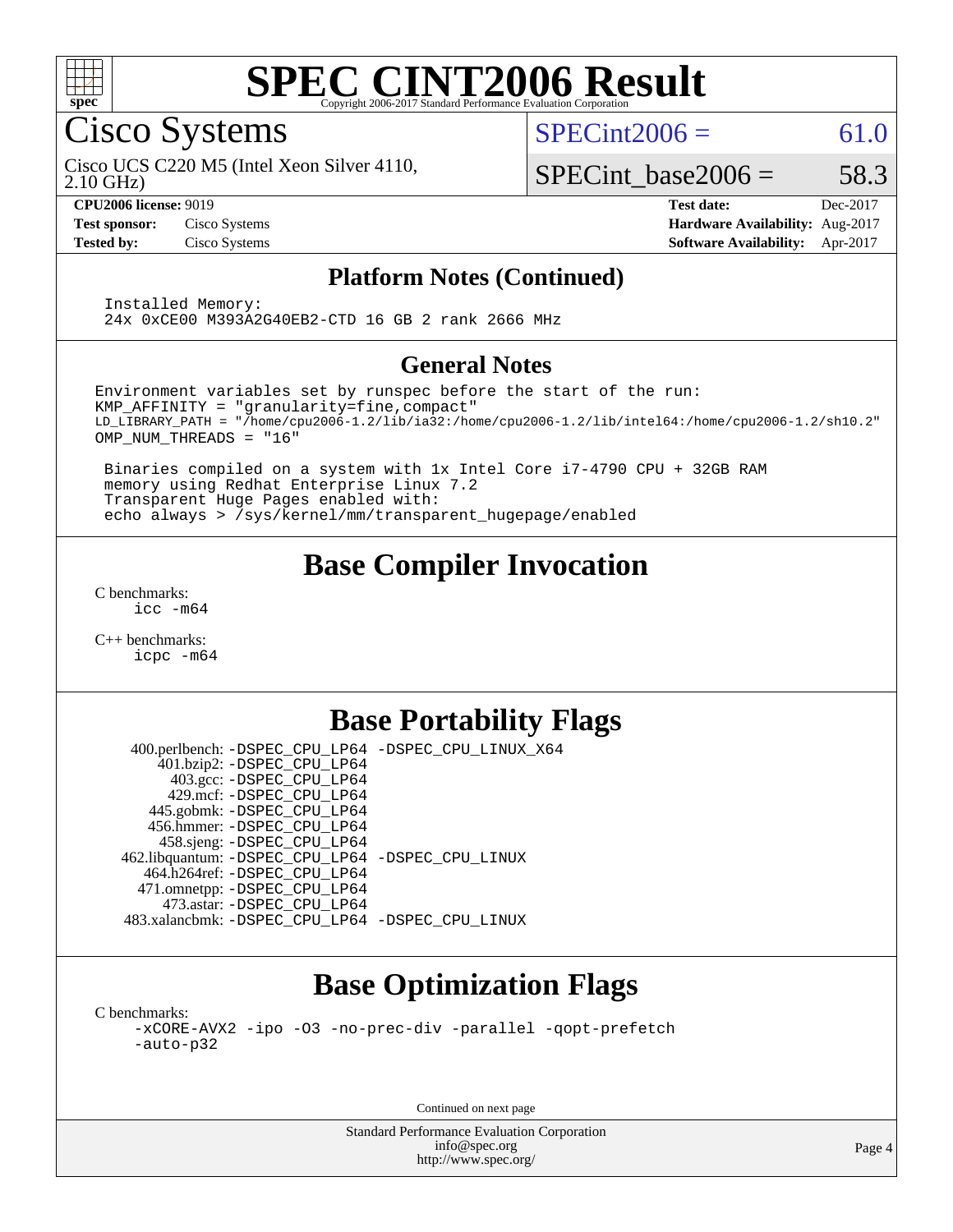

Cisco Systems

 $SPECint2006 = 61.0$  $SPECint2006 = 61.0$ 

2.10 GHz) Cisco UCS C220 M5 (Intel Xeon Silver 4110,

SPECint base2006 =  $58.3$ 

**[CPU2006 license:](http://www.spec.org/auto/cpu2006/Docs/result-fields.html#CPU2006license)** 9019 **[Test date:](http://www.spec.org/auto/cpu2006/Docs/result-fields.html#Testdate)** Dec-2017 **[Test sponsor:](http://www.spec.org/auto/cpu2006/Docs/result-fields.html#Testsponsor)** Cisco Systems **[Hardware Availability:](http://www.spec.org/auto/cpu2006/Docs/result-fields.html#HardwareAvailability)** Aug-2017 **[Tested by:](http://www.spec.org/auto/cpu2006/Docs/result-fields.html#Testedby)** Cisco Systems **[Software Availability:](http://www.spec.org/auto/cpu2006/Docs/result-fields.html#SoftwareAvailability)** Apr-2017

## **[Base Optimization Flags \(Continued\)](http://www.spec.org/auto/cpu2006/Docs/result-fields.html#BaseOptimizationFlags)**

[C++ benchmarks:](http://www.spec.org/auto/cpu2006/Docs/result-fields.html#CXXbenchmarks)

[-xCORE-AVX2](http://www.spec.org/cpu2006/results/res2017q4/cpu2006-20171211-51009.flags.html#user_CXXbase_f-xCORE-AVX2) [-ipo](http://www.spec.org/cpu2006/results/res2017q4/cpu2006-20171211-51009.flags.html#user_CXXbase_f-ipo) [-O3](http://www.spec.org/cpu2006/results/res2017q4/cpu2006-20171211-51009.flags.html#user_CXXbase_f-O3) [-no-prec-div](http://www.spec.org/cpu2006/results/res2017q4/cpu2006-20171211-51009.flags.html#user_CXXbase_f-no-prec-div) [-qopt-prefetch](http://www.spec.org/cpu2006/results/res2017q4/cpu2006-20171211-51009.flags.html#user_CXXbase_f-qopt-prefetch) [-auto-p32](http://www.spec.org/cpu2006/results/res2017q4/cpu2006-20171211-51009.flags.html#user_CXXbase_f-auto-p32) [-Wl,-z,muldefs](http://www.spec.org/cpu2006/results/res2017q4/cpu2006-20171211-51009.flags.html#user_CXXbase_link_force_multiple1_74079c344b956b9658436fd1b6dd3a8a) [-L/sh10.2 -lsmartheap64](http://www.spec.org/cpu2006/results/res2017q4/cpu2006-20171211-51009.flags.html#user_CXXbase_SmartHeap64_63911d860fc08c15fa1d5bf319b9d8d5)

### **[Base Other Flags](http://www.spec.org/auto/cpu2006/Docs/result-fields.html#BaseOtherFlags)**

[C benchmarks](http://www.spec.org/auto/cpu2006/Docs/result-fields.html#Cbenchmarks):

403.gcc: [-Dalloca=\\_alloca](http://www.spec.org/cpu2006/results/res2017q4/cpu2006-20171211-51009.flags.html#b403.gcc_baseEXTRA_CFLAGS_Dalloca_be3056838c12de2578596ca5467af7f3)

## **[Peak Compiler Invocation](http://www.spec.org/auto/cpu2006/Docs/result-fields.html#PeakCompilerInvocation)**

[C benchmarks \(except as noted below\)](http://www.spec.org/auto/cpu2006/Docs/result-fields.html#Cbenchmarksexceptasnotedbelow):

[icc -m64](http://www.spec.org/cpu2006/results/res2017q4/cpu2006-20171211-51009.flags.html#user_CCpeak_intel_icc_64bit_bda6cc9af1fdbb0edc3795bac97ada53)

400.perlbench: [icc -m32 -L/opt/intel/compilers\\_and\\_libraries\\_2017/linux/lib/ia32](http://www.spec.org/cpu2006/results/res2017q4/cpu2006-20171211-51009.flags.html#user_peakCCLD400_perlbench_intel_icc_c29f3ff5a7ed067b11e4ec10a03f03ae)

445.gobmk: [icc -m32 -L/opt/intel/compilers\\_and\\_libraries\\_2017/linux/lib/ia32](http://www.spec.org/cpu2006/results/res2017q4/cpu2006-20171211-51009.flags.html#user_peakCCLD445_gobmk_intel_icc_c29f3ff5a7ed067b11e4ec10a03f03ae)

[C++ benchmarks \(except as noted below\):](http://www.spec.org/auto/cpu2006/Docs/result-fields.html#CXXbenchmarksexceptasnotedbelow)

[icc -m32 -L/opt/intel/compilers\\_and\\_libraries\\_2017/linux/lib/ia32](http://www.spec.org/cpu2006/results/res2017q4/cpu2006-20171211-51009.flags.html#user_CXXpeak_intel_icc_c29f3ff5a7ed067b11e4ec10a03f03ae)

473.astar: [icpc -m64](http://www.spec.org/cpu2006/results/res2017q4/cpu2006-20171211-51009.flags.html#user_peakCXXLD473_astar_intel_icpc_64bit_fc66a5337ce925472a5c54ad6a0de310)

#### **[Peak Portability Flags](http://www.spec.org/auto/cpu2006/Docs/result-fields.html#PeakPortabilityFlags)**

 400.perlbench: [-D\\_FILE\\_OFFSET\\_BITS=64](http://www.spec.org/cpu2006/results/res2017q4/cpu2006-20171211-51009.flags.html#user_peakPORTABILITY400_perlbench_file_offset_bits_64_438cf9856305ebd76870a2c6dc2689ab) [-DSPEC\\_CPU\\_LINUX\\_IA32](http://www.spec.org/cpu2006/results/res2017q4/cpu2006-20171211-51009.flags.html#b400.perlbench_peakCPORTABILITY_DSPEC_CPU_LINUX_IA32) 401.bzip2: [-DSPEC\\_CPU\\_LP64](http://www.spec.org/cpu2006/results/res2017q4/cpu2006-20171211-51009.flags.html#suite_peakPORTABILITY401_bzip2_DSPEC_CPU_LP64) 403.gcc: [-DSPEC\\_CPU\\_LP64](http://www.spec.org/cpu2006/results/res2017q4/cpu2006-20171211-51009.flags.html#suite_peakPORTABILITY403_gcc_DSPEC_CPU_LP64) 429.mcf: [-DSPEC\\_CPU\\_LP64](http://www.spec.org/cpu2006/results/res2017q4/cpu2006-20171211-51009.flags.html#suite_peakPORTABILITY429_mcf_DSPEC_CPU_LP64) 445.gobmk: [-D\\_FILE\\_OFFSET\\_BITS=64](http://www.spec.org/cpu2006/results/res2017q4/cpu2006-20171211-51009.flags.html#user_peakPORTABILITY445_gobmk_file_offset_bits_64_438cf9856305ebd76870a2c6dc2689ab) 456.hmmer: [-DSPEC\\_CPU\\_LP64](http://www.spec.org/cpu2006/results/res2017q4/cpu2006-20171211-51009.flags.html#suite_peakPORTABILITY456_hmmer_DSPEC_CPU_LP64) 458.sjeng: [-DSPEC\\_CPU\\_LP64](http://www.spec.org/cpu2006/results/res2017q4/cpu2006-20171211-51009.flags.html#suite_peakPORTABILITY458_sjeng_DSPEC_CPU_LP64) 462.libquantum: [-DSPEC\\_CPU\\_LP64](http://www.spec.org/cpu2006/results/res2017q4/cpu2006-20171211-51009.flags.html#suite_peakPORTABILITY462_libquantum_DSPEC_CPU_LP64) [-DSPEC\\_CPU\\_LINUX](http://www.spec.org/cpu2006/results/res2017q4/cpu2006-20171211-51009.flags.html#b462.libquantum_peakCPORTABILITY_DSPEC_CPU_LINUX) 464.h264ref: [-DSPEC\\_CPU\\_LP64](http://www.spec.org/cpu2006/results/res2017q4/cpu2006-20171211-51009.flags.html#suite_peakPORTABILITY464_h264ref_DSPEC_CPU_LP64) 471.omnetpp: [-D\\_FILE\\_OFFSET\\_BITS=64](http://www.spec.org/cpu2006/results/res2017q4/cpu2006-20171211-51009.flags.html#user_peakPORTABILITY471_omnetpp_file_offset_bits_64_438cf9856305ebd76870a2c6dc2689ab) 473.astar: [-DSPEC\\_CPU\\_LP64](http://www.spec.org/cpu2006/results/res2017q4/cpu2006-20171211-51009.flags.html#suite_peakPORTABILITY473_astar_DSPEC_CPU_LP64) 483.xalancbmk: [-D\\_FILE\\_OFFSET\\_BITS=64](http://www.spec.org/cpu2006/results/res2017q4/cpu2006-20171211-51009.flags.html#user_peakPORTABILITY483_xalancbmk_file_offset_bits_64_438cf9856305ebd76870a2c6dc2689ab) [-DSPEC\\_CPU\\_LINUX](http://www.spec.org/cpu2006/results/res2017q4/cpu2006-20171211-51009.flags.html#b483.xalancbmk_peakCXXPORTABILITY_DSPEC_CPU_LINUX)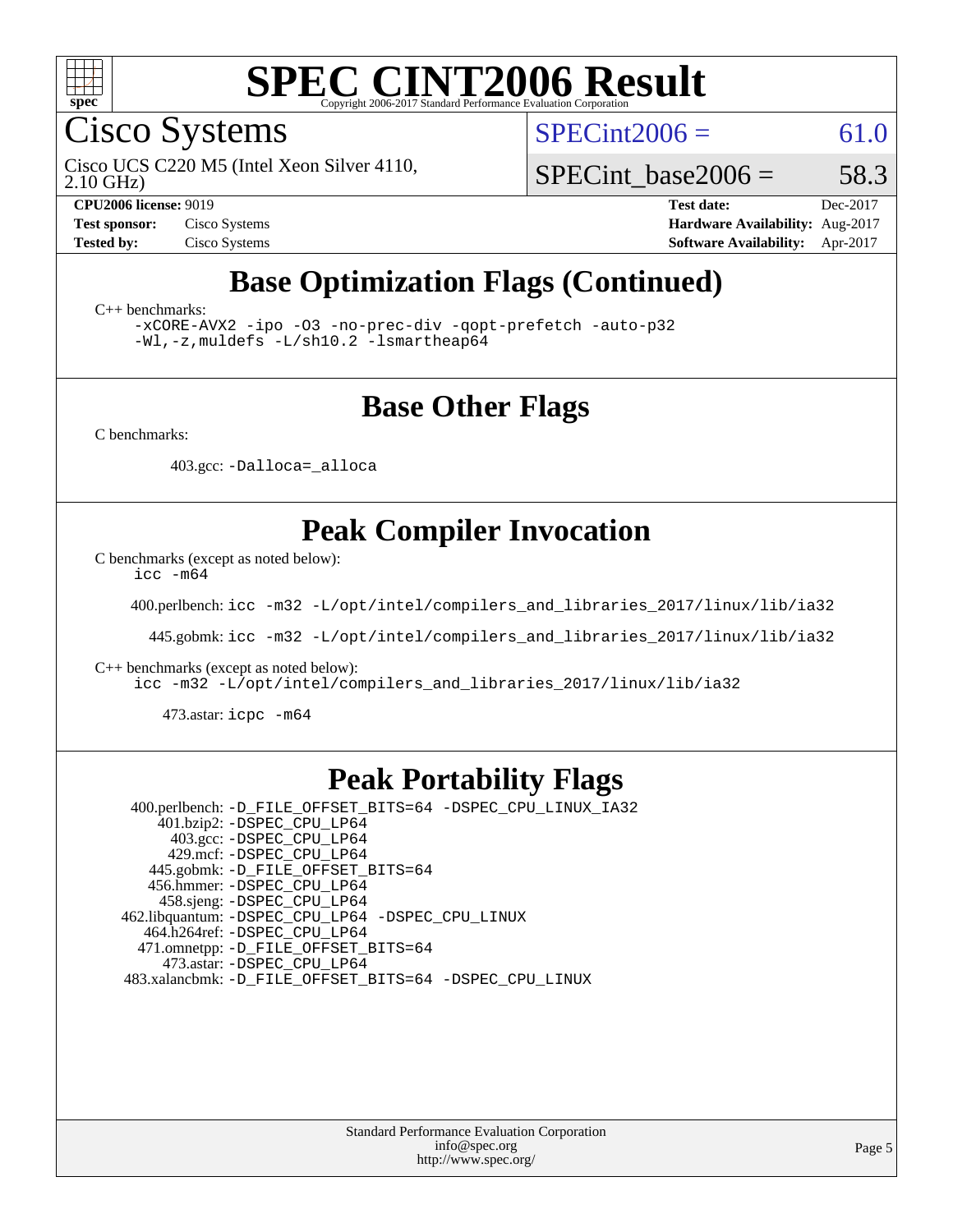

Cisco Systems

 $SPECint2006 = 61.0$  $SPECint2006 = 61.0$ 

2.10 GHz) Cisco UCS C220 M5 (Intel Xeon Silver 4110,

 $SPECTnt\_base2006 = 58.3$ 

| <b>CPU2006 license: 9019</b> |  |
|------------------------------|--|

| <b>Test sponsor:</b> | Cisco Systems |
|----------------------|---------------|
| <b>Tested by:</b>    | Cisco Systems |

**[CPU2006 license:](http://www.spec.org/auto/cpu2006/Docs/result-fields.html#CPU2006license)** 9019 **[Test date:](http://www.spec.org/auto/cpu2006/Docs/result-fields.html#Testdate)** Dec-2017 **[Hardware Availability:](http://www.spec.org/auto/cpu2006/Docs/result-fields.html#HardwareAvailability)** Aug-2017 **[Software Availability:](http://www.spec.org/auto/cpu2006/Docs/result-fields.html#SoftwareAvailability)** Apr-2017

# **[Peak Optimization Flags](http://www.spec.org/auto/cpu2006/Docs/result-fields.html#PeakOptimizationFlags)**

#### [C benchmarks](http://www.spec.org/auto/cpu2006/Docs/result-fields.html#Cbenchmarks):

|                   | 400.perlbench: -prof-gen(pass 1) -prof-use(pass 2) -xCORE-AVX2(pass 2)<br>$-par-num-threads=1(pass 1) -ipo(pass 2) -03(pass 2)$<br>-no-prec-div(pass 2) -qopt-prefetch                                                        |
|-------------------|-------------------------------------------------------------------------------------------------------------------------------------------------------------------------------------------------------------------------------|
|                   | 401.bzip2: -prof-gen(pass 1) -prof-use(pass 2) -xCORE-AVX2(pass 2)<br>$-par-num-threads=1(pass 1) -ipo(pass 2) -03(pass 2)$<br>-no-prec-div -auto-ilp32 -qopt-prefetch                                                        |
|                   | 403.gcc: -xCORE-AVX2 -ipo -03 -no-prec-div -inline-calloc<br>-qopt-malloc-options=3 -auto-ilp32                                                                                                                               |
|                   | 429.mcf: -xCORE-AVX2 -ipo -03 -no-prec-div -parallel<br>-gopt-prefetch -auto-p32                                                                                                                                              |
|                   | 445.gobmk: -prof-gen(pass 1) -prof-use(pass 2) -xCORE-AVX2(pass 2)<br>$-par-num-threads=1(pass 1) -ipo(pass 2) -03(pass 2)$<br>$-no-prec-div(pass 2)$                                                                         |
|                   | $456.$ hmmer: basepeak = yes                                                                                                                                                                                                  |
|                   | $458 \text{.}$ sjeng: $-\text{prof-gen(pass 1)} - \text{prof-use(pass 2)} - \text{xCORE-AVX2(pass 2)}$<br>$-par-num-threads=1(pass 1) -ipo(pass 2) -03(pass 2)$<br>-no-prec-div(pass 2) -unroll4                              |
|                   | $462$ .libquantum: basepeak = yes                                                                                                                                                                                             |
|                   | $464.h264$ ref: basepeak = yes                                                                                                                                                                                                |
| $C++$ benchmarks: |                                                                                                                                                                                                                               |
|                   | 471.omnetpp: -prof-gen(pass 1) -prof-use(pass 2) -xCORE-AVX2(pass 2)<br>$-par-num-threads=1(pass 1) -ipo(pass 2) -03(pass 2)$<br>-no-prec-div(pass 2) -qopt-ra-region-strategy=block<br>-Wl,-z, muldefs -L/sh10.2 -lsmartheap |
|                   | 473.astar: -xCORE-AVX2 -ipo -03 -no-prec-div -qopt-prefetch<br>-auto-p32 -Wl,-z, muldefs -L/sh10.2 -lsmartheap64                                                                                                              |
|                   | 483.xalancbmk: -xCORE-AVX2 -ipo -03 -no-prec-div -qopt-prefetch<br>-Wl,-z, muldefs -L/sh10.2 -lsmartheap                                                                                                                      |
|                   |                                                                                                                                                                                                                               |

### **[Peak Other Flags](http://www.spec.org/auto/cpu2006/Docs/result-fields.html#PeakOtherFlags)**

[C benchmarks](http://www.spec.org/auto/cpu2006/Docs/result-fields.html#Cbenchmarks):

Continued on next page